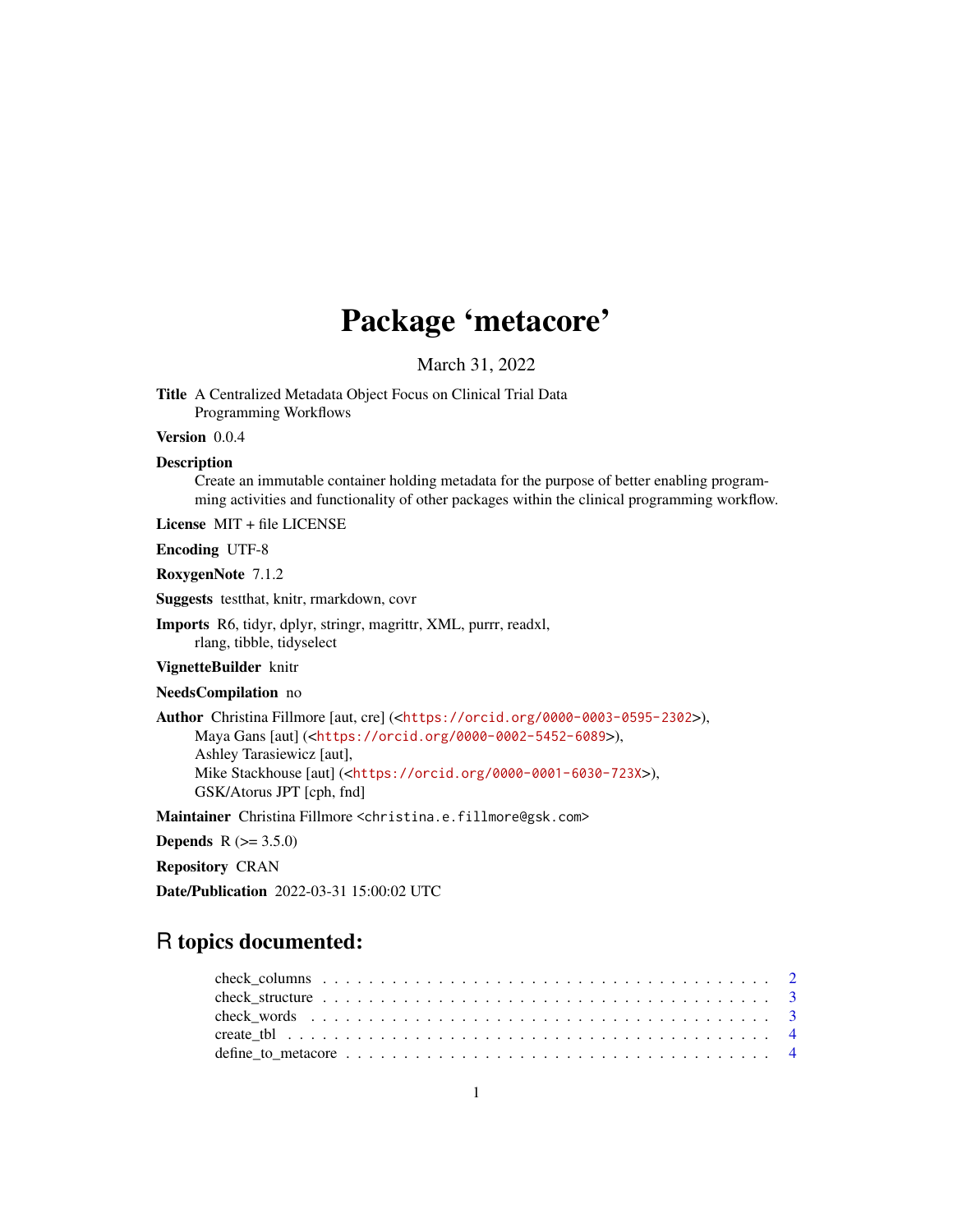<span id="page-1-0"></span>

|       |                                                                                                                               | $\overline{7}$ |
|-------|-------------------------------------------------------------------------------------------------------------------------------|----------------|
|       |                                                                                                                               |                |
|       |                                                                                                                               |                |
|       |                                                                                                                               |                |
|       |                                                                                                                               |                |
|       |                                                                                                                               |                |
|       |                                                                                                                               |                |
|       |                                                                                                                               |                |
|       |                                                                                                                               |                |
|       | $spec_type_to_ds_vars \ldots \ldots \ldots \ldots \ldots \ldots \ldots \ldots \ldots \ldots \ldots \ldots 13$                 |                |
|       |                                                                                                                               |                |
|       |                                                                                                                               |                |
|       |                                                                                                                               |                |
|       |                                                                                                                               |                |
|       |                                                                                                                               |                |
|       |                                                                                                                               |                |
|       |                                                                                                                               |                |
|       | $xml_to_var_spec \dots \dots \dots \dots \dots \dots \dots \dots \dots \dots \dots \dots \dots \dots \dots \dots \dots \dots$ |                |
|       |                                                                                                                               |                |
| Index |                                                                                                                               | 20             |

check\_columns *Check all data frames include the correct types of columns*

# Description

This function checks for vector types and accepted words

# Usage

```
check_columns(
  ds_spec,
  ds_vars,
  var_spec,
  value_spec,
  derivations,
  codelist,
  supp
\overline{\phantom{a}}
```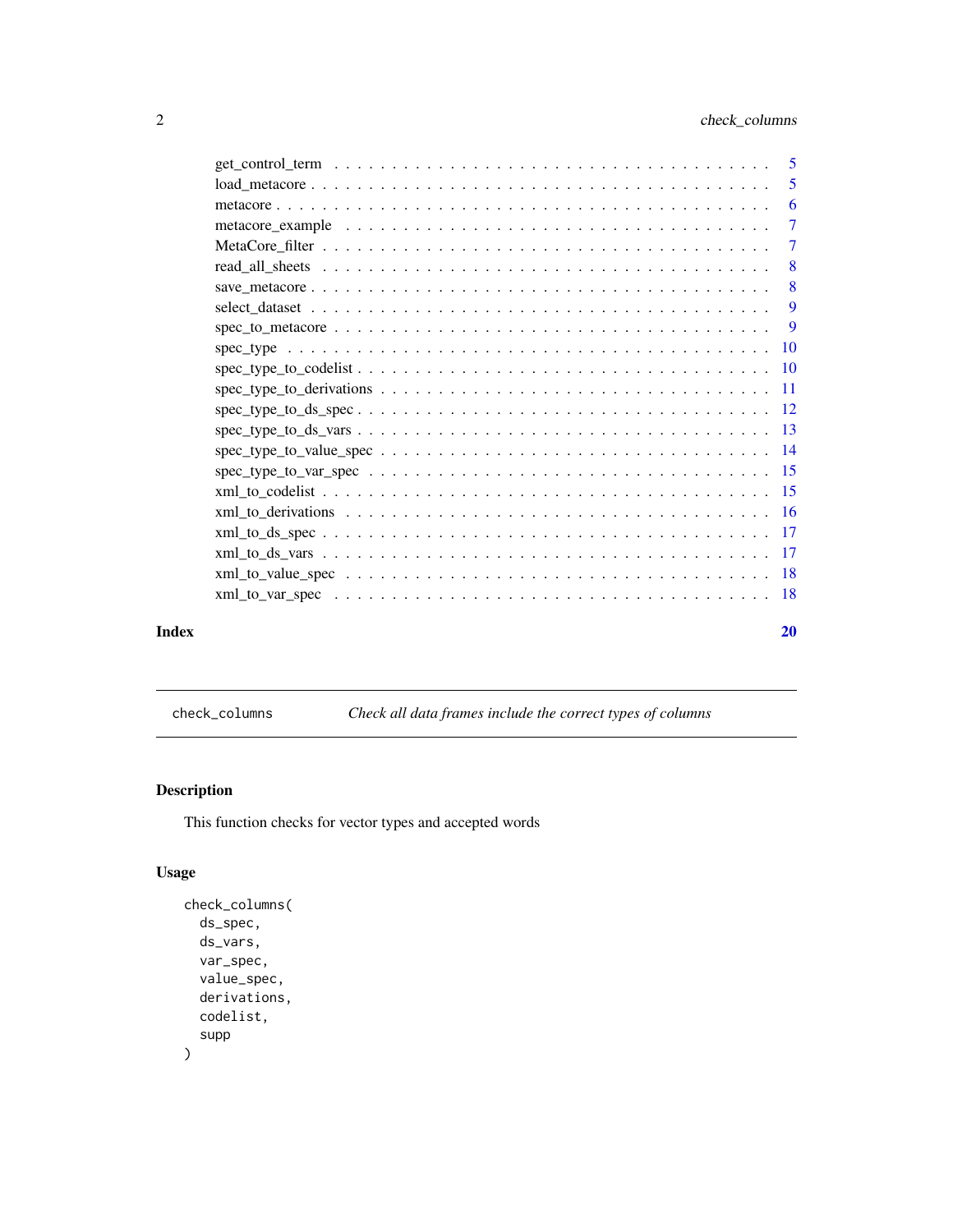# <span id="page-2-0"></span>check\_structure 3

# Arguments

| ds_spec     | dataset specification  |
|-------------|------------------------|
| ds vars     | dataset variables      |
| var_spec    | variable specification |
| value_spec  | value specification    |
| derivations | derivation information |
| codelist    | codelist information   |
| supp        | supp information       |

check\_structure *Column Validation Function*

# Description

Column Validation Function

# Usage

check\_structure(.data, col, func, any\_na\_acceptable, nm)

# Arguments

| .data             | the dataframe to check the column for                         |
|-------------------|---------------------------------------------------------------|
| col               | the column to test                                            |
| func              | the function to use to assert column structure                |
| any_na_acceptable |                                                               |
|                   | boolean, testing if the column can have missing               |
| nm                | name of column to check (for warning and error clarification) |

check\_words *Check Words in Column*

# Description

Check Words in Column

# Usage

check\_words(..., col)

# Arguments

| .   | permissible words in the column        |
|-----|----------------------------------------|
| col | the column to check for specific words |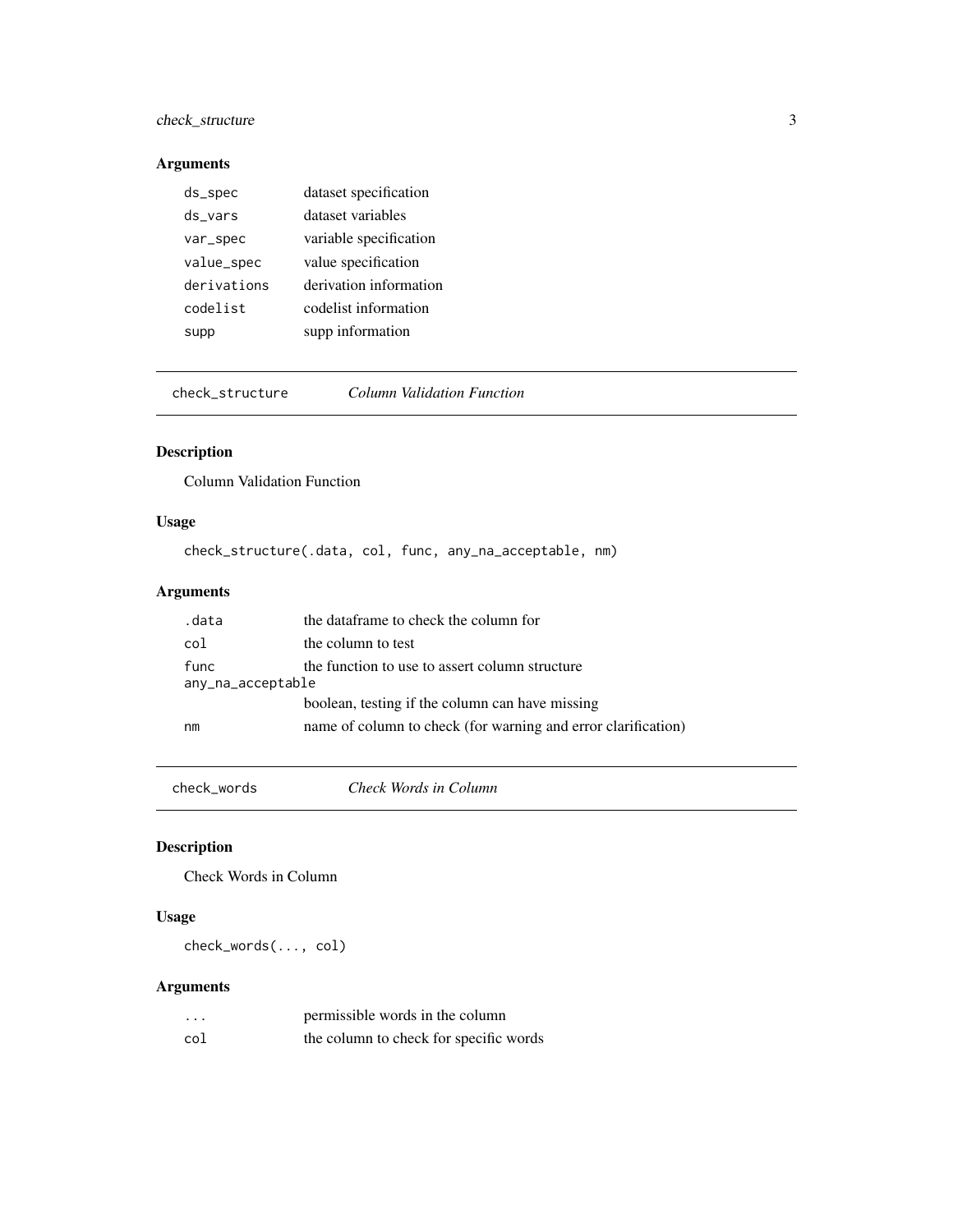<span id="page-3-0"></span>

This function creates a table from excel sheets. This is mainly used internally for building spec readers, but is exported so others who need to build spec readers can use it.

#### Usage

create\_tbl(doc, cols)

# Arguments

| doc  | list of sheets from a excel doc                                                                                           |
|------|---------------------------------------------------------------------------------------------------------------------------|
| cols | vector of regex to get a datasets base on which columns it has. If the vector is<br>named it will also rename the columns |

#### Value

dataset (or list of datasets if not specific enough)

| define_to_metacore | Define XML to DataDef Object |  |
|--------------------|------------------------------|--|
|                    |                              |  |

# Description

Given a path, this function converts the define xml to a DataDef Object

#### Usage

```
define_to_metacore(path, quiet = FALSE)
```
# Arguments

| path  | location of the define xml as a string                                 |
|-------|------------------------------------------------------------------------|
| quiet | Option to quietly load in, this will suppress warnings, but not errors |

#### Value

DataDef Object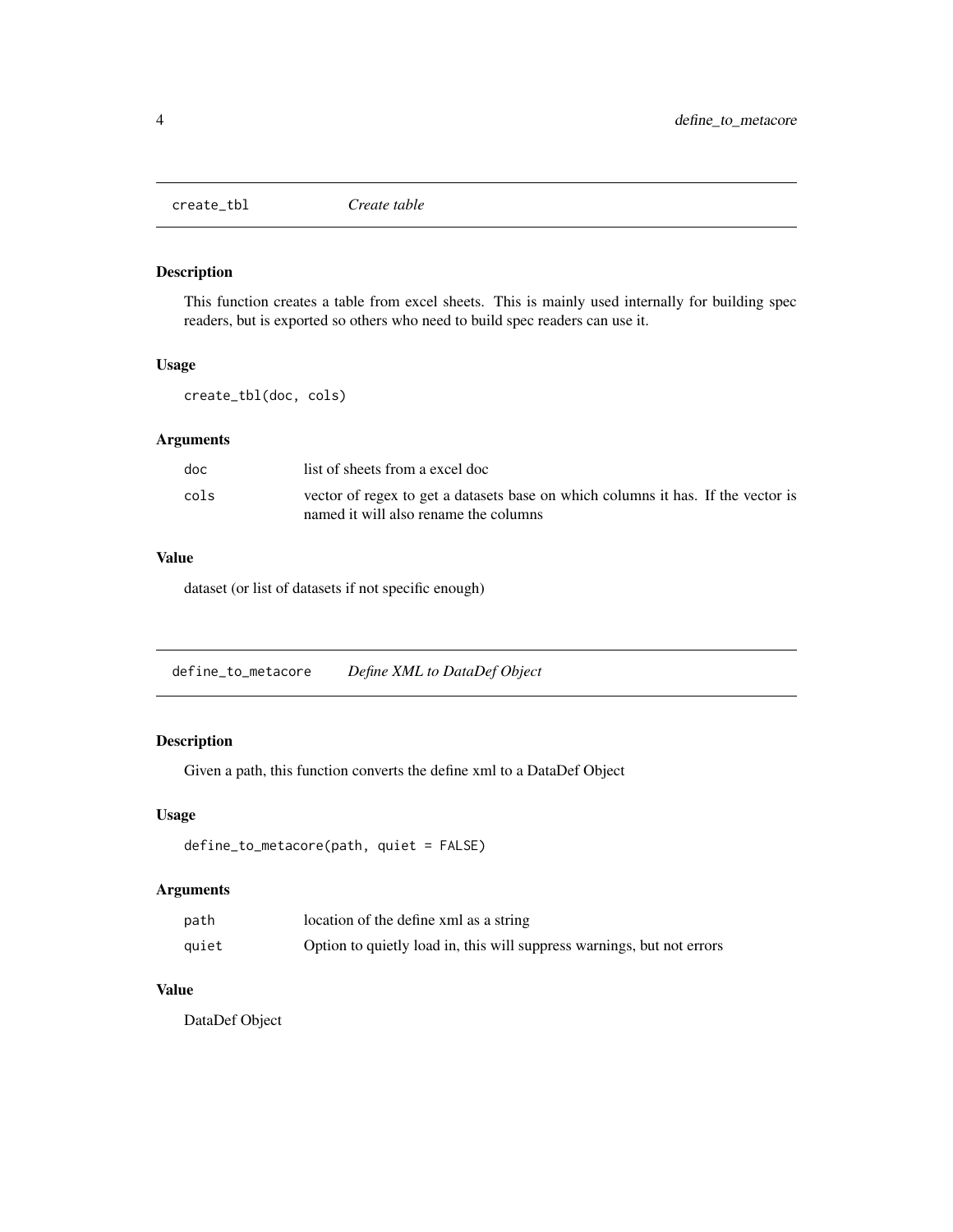<span id="page-4-0"></span>Returns the control term (a vector for permitted values and a tibble for code lists) for a given variable. The dataset can be optionally specified if there is different control terminology for different datasets

#### Usage

```
get_control_term(metacode, variable, dataset = NULL)
```
# Arguments

| metacode | metacore object                                                                                                  |
|----------|------------------------------------------------------------------------------------------------------------------|
| variable | A variable name to get the controlled terms for. This can either be a string or<br>just the name of the variable |
| dataset  | A dataset name. This is not required if there is only one set of control terminol-<br>ogy across all datasets    |

#### Value

a vector for permitted values and a 2-column tibble for codelists

#### Examples

```
meta_ex <- spec_to_metacore(metacore_example("p21_mock.xlsx"))
get_control_term(meta_ex, QVAL, SUPPAE)
get_control_term(meta_ex, "QVAL", "SUPPAE")
```
load\_metacore *load metacore object*

# Description

load metacore object

#### Usage

load\_metacore(path = NULL)

#### Arguments

path location of the metacore object to load into memory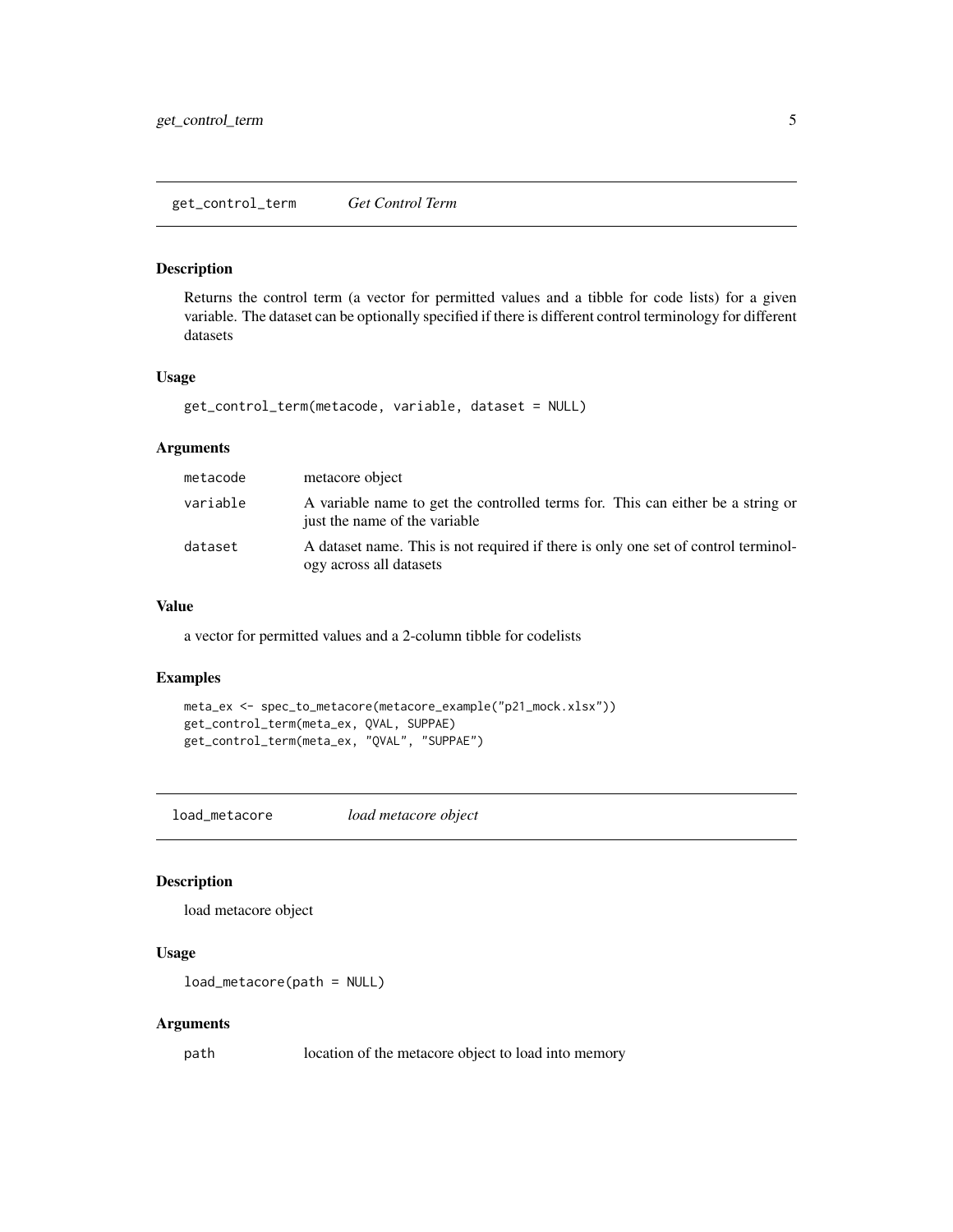#### <span id="page-5-0"></span>Value

metacore object in memory

metacore *R6 Class wrapper to create your own metacore object*

#### Description

R6 Class wrapper to create your own metacore object

#### Usage

```
metacore(
 ds_spec = tibble(dataset = character(), structure = character(), label = character()),
 ds_vars = tibble(dataset = character(), variable = character(), keep = logical(),
  key\_seq = integer(), order = integer(), core = character(), supp\_flag = logical(),var_spec = tibble(variable = character(), label = character(), length = integer(),
    type = character(), common = character(), format = character()),
  value_spec = tibble(dataset = character(), variable = character(), where =
  character(), type = character(), sig\_dig = integer(), code\_id = character(), origin =
    character(), derivation_id = integer()),
  derivations = tibble(derivation_id = integer(), derivation = character()),
 codelist = tibble(code_id = character(), name = character(), type = character(),
    codes = list(),
 supp = tibble(dataset = character(), variable = character(), idvar = character(),qeval = character()\lambda
```
#### Arguments

| ds_spec     | contains each dataset in the study, with the labels for each                                       |
|-------------|----------------------------------------------------------------------------------------------------|
| ds_vars     | information on what variables are in each dataset + plus dataset specific variable<br>information  |
| var_spec    | variable information that is shared across all datasets                                            |
| value_spec  | parameter specific information, as data is long the specs for wbc might be dif-<br>ference the hgb |
| derivations | contains derivation, it allows for different variables to have the same derivation                 |
| codelist    | contains the code/decode information                                                               |
| supp        | contains the idvar and geval information for supplemental variables                                |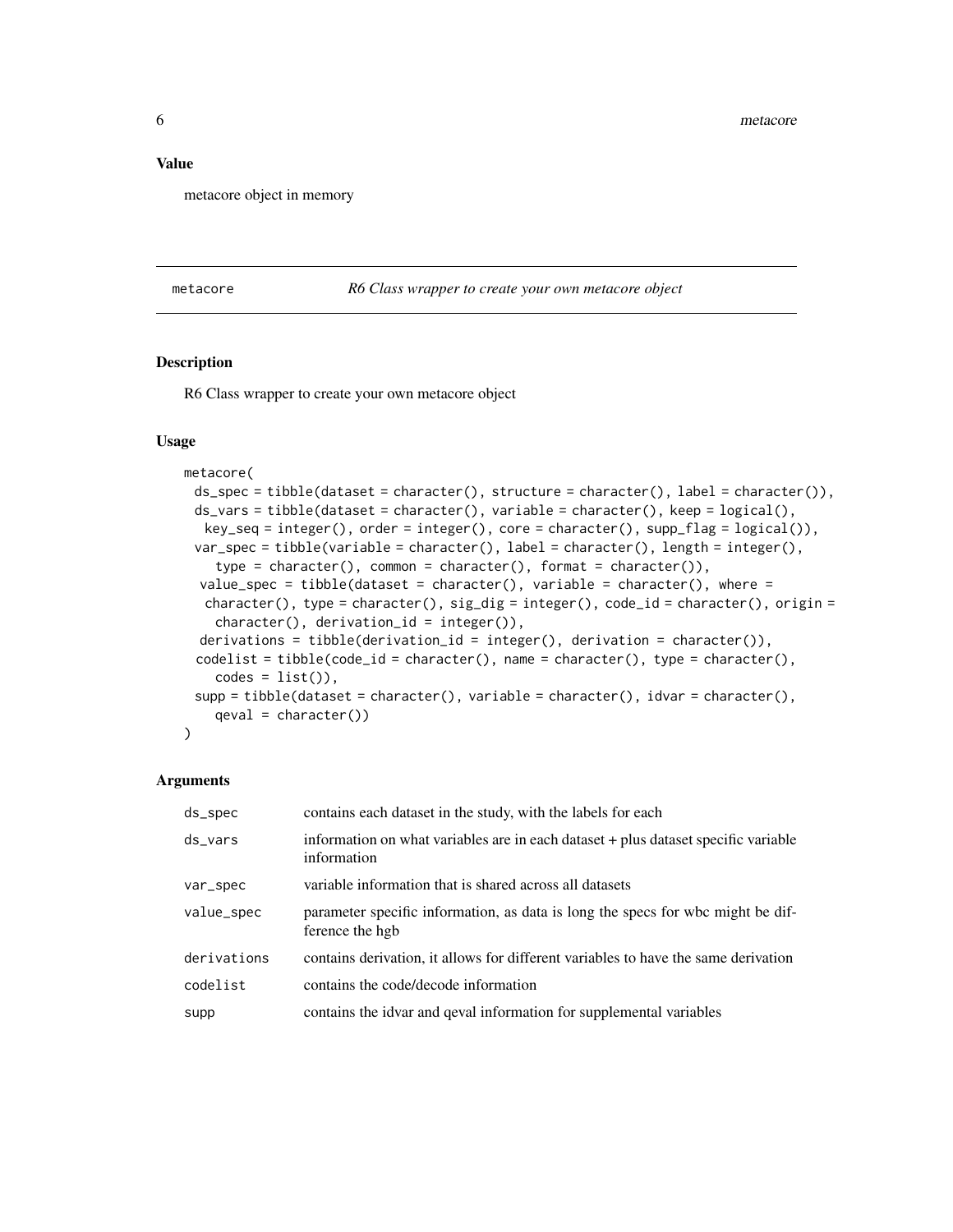<span id="page-6-0"></span>metacore comes bundled with a number of sample files in its inst/extdata directory. This function make them easy to access. When testing or writing examples in other packages, it is best to use the 'pilot\_ADaM.rda' example as it loads fastest.

# Usage

metacore\_example(file = NULL)

#### Arguments

file Name of file. If NULL, the example files will be listed.

# Examples

```
metacore_example()
metacore_example("mock_spec.xlsx")
```
MetaCore\_filter *Select method to subset by a single dataframe*

# Description

Select method to subset by a single dataframe

# Usage

MetaCore\_filter(value)

#### Arguments

value the dataframe to subset by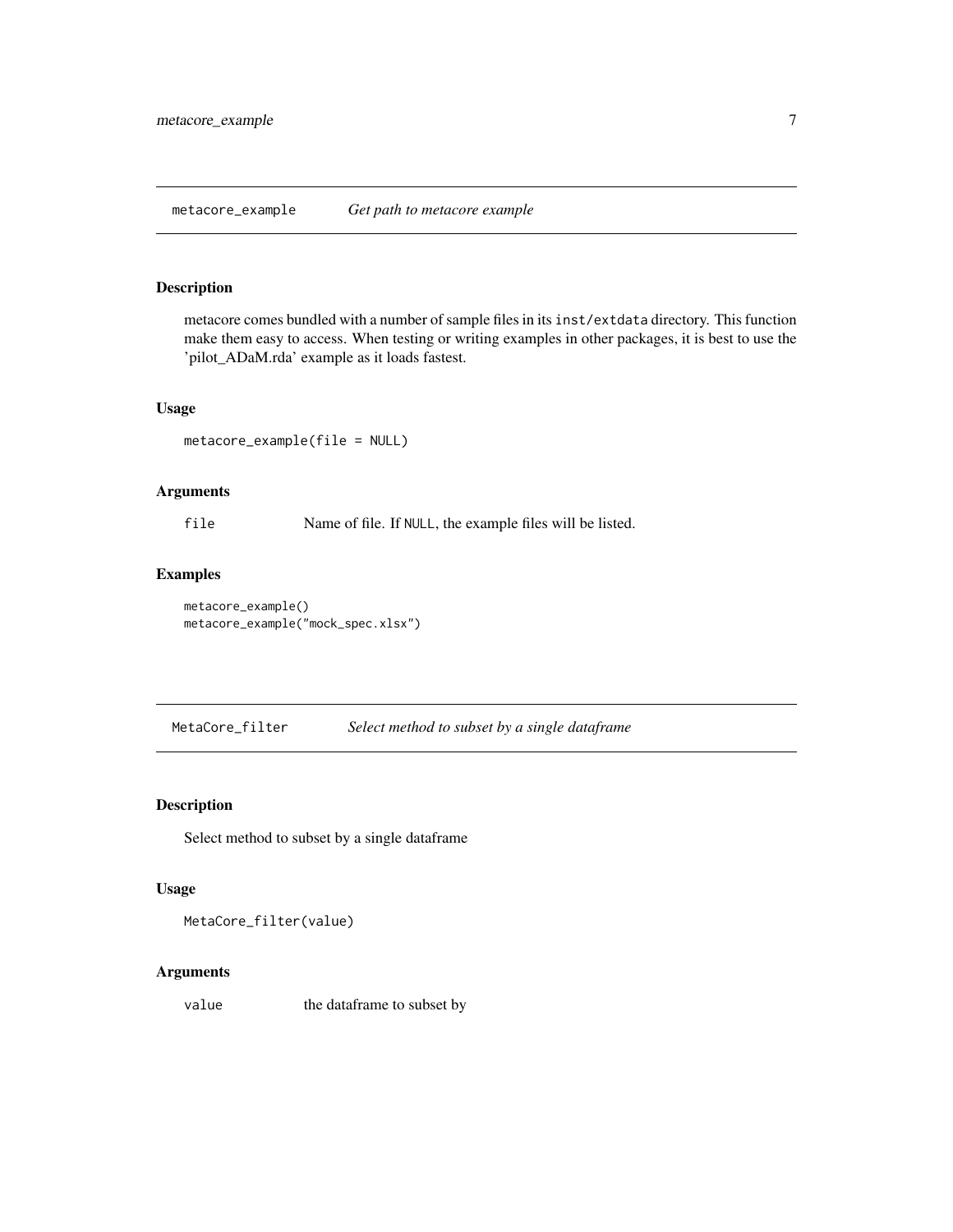<span id="page-7-1"></span><span id="page-7-0"></span>read\_all\_sheets *Read in all Sheets*

# Description

Given a path to a file, this function reads in all sheets of an excel file

# Usage

read\_all\_sheets(path)

# Arguments

path string of the file path

# Value

a list of datasets

save\_metacore *save metacore object*

# Description

save metacore object

# Usage

```
save_metacore(metacore_object, path = NULL)
```
# Arguments

metacore\_object

|      | the metacore object in memory to save to disc   |
|------|-------------------------------------------------|
| path | file path and file name to save metacore object |

# Value

an .rda file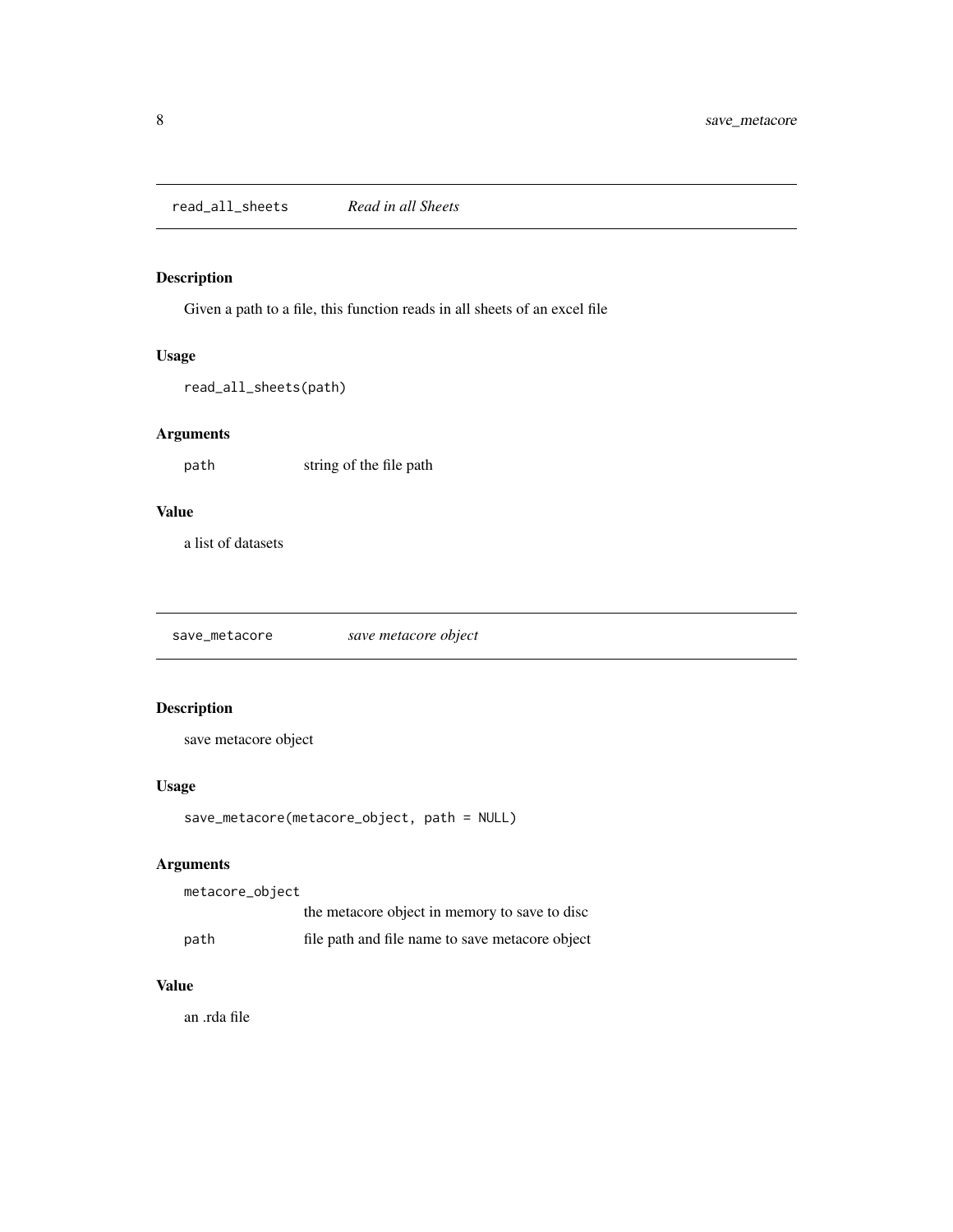<span id="page-8-0"></span>

Select metacore object to single dataset

#### Usage

```
select_dataset(.data, dataset, simplify = FALSE)
```
# Arguments

| .data    | the metacore object of dataframes |
|----------|-----------------------------------|
| dataset  | the specific dataset to subset by |
| simplify | return a single dataframe         |

#### Value

a filtered subset of the metacore object

spec\_to\_metacore *Specification document to metacore object*

# Description

This function takes the location of an excel specification document and reads it in as a meta core object. At the moment it only supports specification in the format of pinnacle 21 specifications. But, the @family spec builder can be used as building blocks for bespoke specification documents

## Usage

```
spec_to_metacore(path, quiet = FALSE)
```
#### Arguments

| path  | string of file location                                                |
|-------|------------------------------------------------------------------------|
| quiet | Option to quietly load in, this will suppress warnings, but not errors |

# Value

given a spec document it returns a metacore object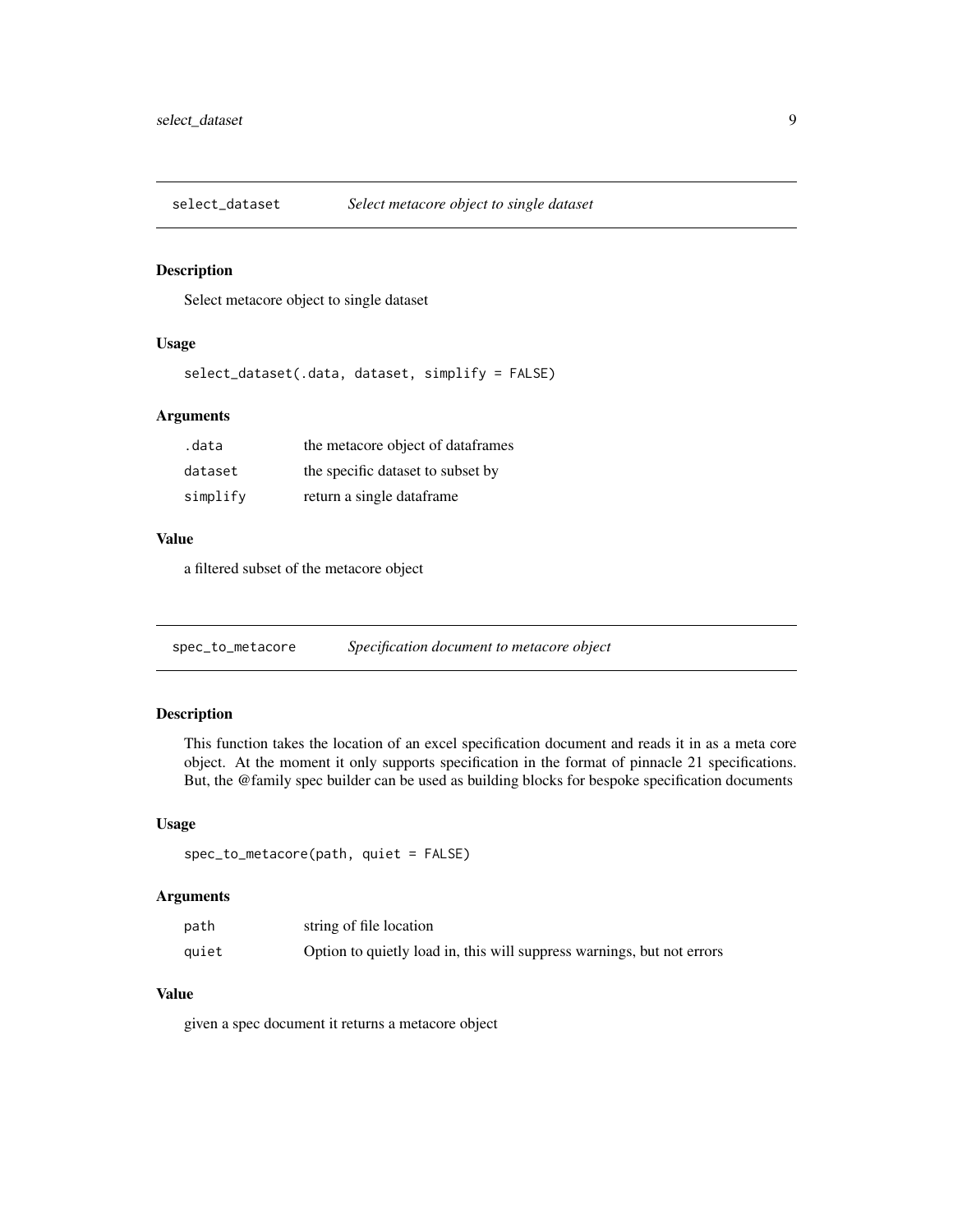<span id="page-9-0"></span>

Check the type of spec document

#### Usage

spec\_type(path)

# Arguments

path file location as a string

#### Value

returns string indicating the type of spec document

<span id="page-9-1"></span>spec\_type\_to\_codelist *Spec to codelist*

# Description

Creates the value\_spec from a list of datasets (optionally filtered by the sheet input). The named vector \*\_cols is used to determine which is the correct sheet and renames the columns.

#### Usage

```
spec_type_to_codelist(
 doc,
 codelist_cols = c(code_id = "ID", name = "[N|n]ame", code = "^[C|c]ode|^[T|t]erm",
   decode = "[D|d]ecode"),permitted_val_cols = NULL,
 dict_cols = c(code_id = "ID", name = "[N|n]ame", dictionary = "[D|d]ictionary",
   version = "[V|V]ersion"),
 sheets = NULL,
  simplify = TRUE
)
```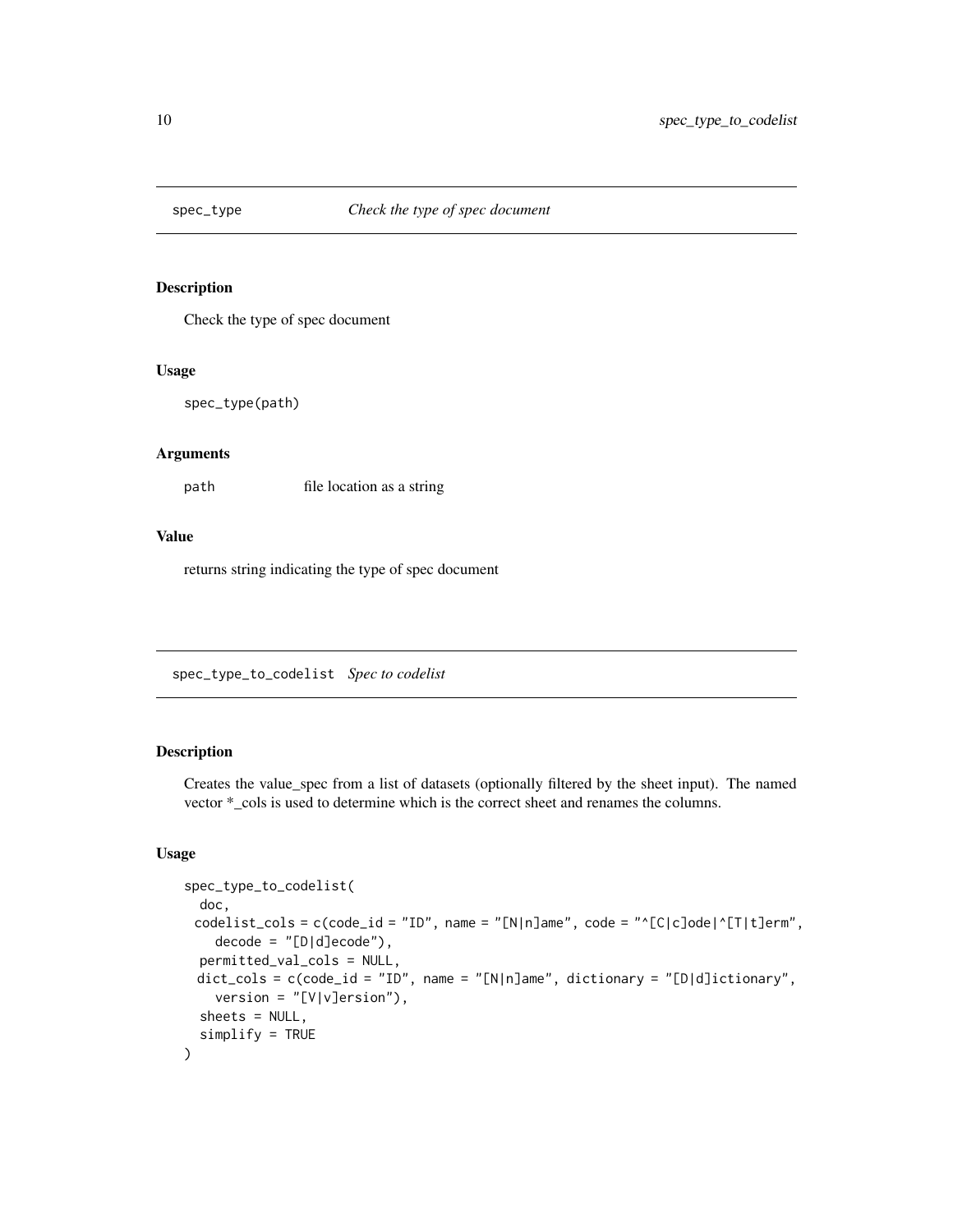#### <span id="page-10-0"></span>Arguments

| doc                | Named list of datasets @seealso read_all_sheets() for exact format                                                                                                                                                  |
|--------------------|---------------------------------------------------------------------------------------------------------------------------------------------------------------------------------------------------------------------|
| codelist_cols      | Named vector of column names that make up the codelist. The column names<br>can be regular expressions for more flexibility. But, the names must follow the<br>given pattern                                        |
| permitted_val_cols |                                                                                                                                                                                                                     |
|                    | Named vector of column names that make up the permitted value The column<br>names can be regular expressions for more flexibility. This is optional, can be<br>left as null if there isn't a permitted value sheet  |
| dict_cols          | Named vector of column names that make up the dictionary value The column<br>names can be regular expressions for more flexibility. This is optional, can be<br>left as null if there isn't a permitted value sheet |
| sheets             | Optional, regular expressions of the sheets                                                                                                                                                                         |
| simplify           | Boolean value, if true will convert code/decode pairs that are all equal to a per-<br>mitted value list                                                                                                             |

# Value

a dataset formatted for the metacore object

#### See Also

Other spec builder: [spec\\_type\\_to\\_derivations\(](#page-10-1)), [spec\\_type\\_to\\_ds\\_spec\(](#page-11-1)), [spec\\_type\\_to\\_ds\\_vars\(](#page-12-1)), [spec\\_type\\_to\\_value\\_spec\(](#page-13-1)), [spec\\_type\\_to\\_var\\_spec\(](#page-14-1))

<span id="page-10-1"></span>spec\_type\_to\_derivations

*Spec to derivation*

# Description

Creates the derivation table from a list of datasets (optionally filtered by the sheet input). The named vector cols is used to determine which is the correct sheet and renames the columns

#### Usage

```
spec_type_to_derivations(
 doc,
 cols = c(derivation_id = "ID", derivation = "[D|d]efinition|[D|d]escription"),
  sheet = "Method|Derivations?"
\mathcal{E}
```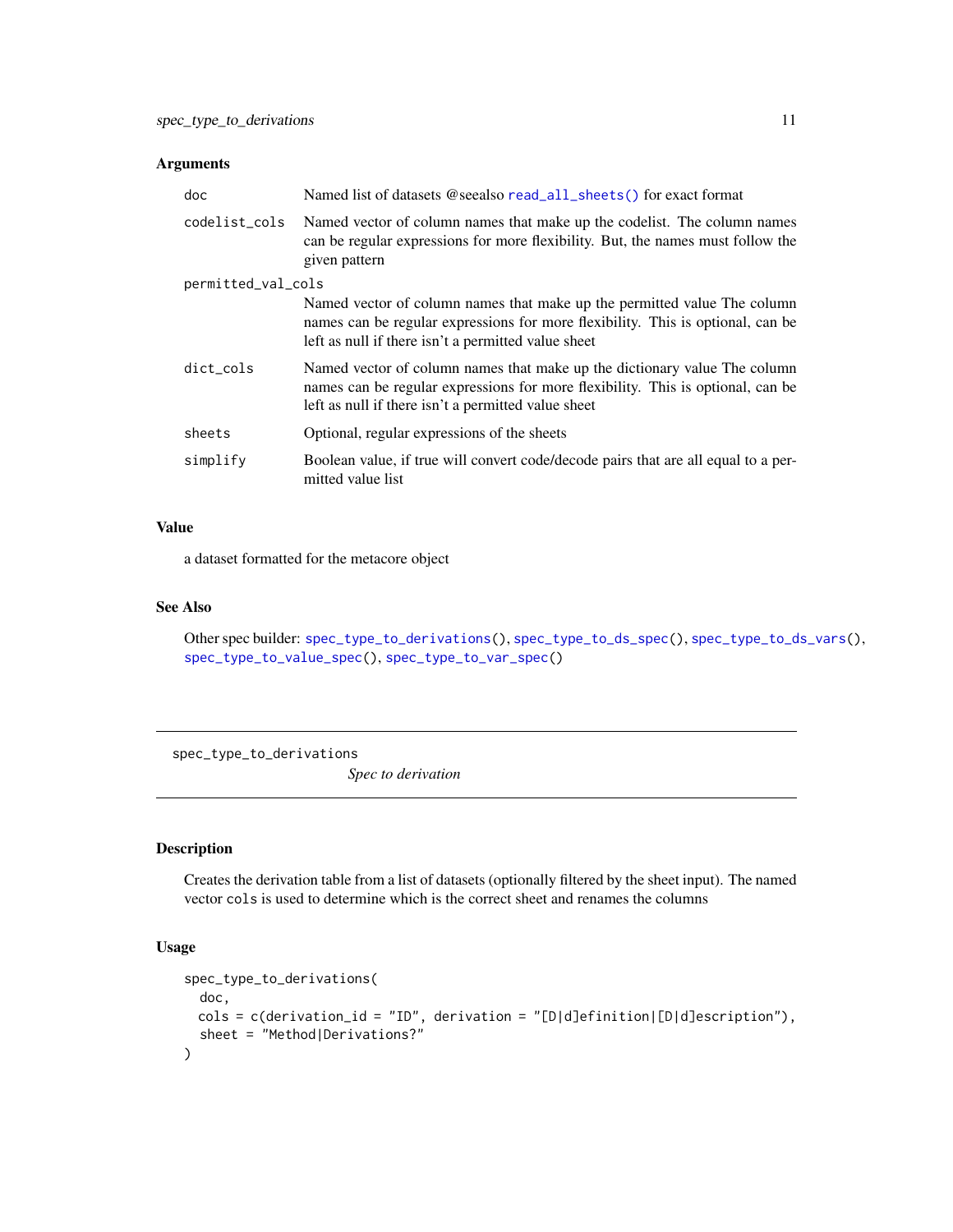#### <span id="page-11-0"></span>Arguments

| doc   | Named list of datasets @seealso read_all_sheets() for exact format                                                                              |
|-------|-------------------------------------------------------------------------------------------------------------------------------------------------|
| cols  | Named vector of column names. The column names can be regular expressions<br>for more flexibility. But, the names must follow the given pattern |
| sheet | Regular expression for the sheet name                                                                                                           |

# Value

a dataset formatted for the metacore object

#### See Also

Other spec builder: [spec\\_type\\_to\\_codelist\(](#page-9-1)), [spec\\_type\\_to\\_ds\\_spec\(](#page-11-1)), [spec\\_type\\_to\\_ds\\_vars\(](#page-12-1)), [spec\\_type\\_to\\_value\\_spec\(](#page-13-1)), [spec\\_type\\_to\\_var\\_spec\(](#page-14-1))

<span id="page-11-1"></span>spec\_type\_to\_ds\_spec *Spec to ds\_spec*

#### Description

Creates the ds\_spec from a list of datasets (optionally filtered by the sheet input). The named vector cols is used to determine which is the correct sheet and renames the columns

#### Usage

```
spec_type_to_ds_spec(
  doc,
 cols = c(dataset = "[N|n]ame|[D|d]ataset|[D|d]omain", structure = "[S|s]tructure",
    label = "[L|1]abel| [D|d]escription"),
  sheet = NULL\lambda
```
#### Arguments

| doc   | Named list of datasets @seealso read_all_sheets() for exact format                                                                              |
|-------|-------------------------------------------------------------------------------------------------------------------------------------------------|
| cols  | Named vector of column names. The column names can be regular expressions<br>for more flexibility. But, the names must follow the given pattern |
| sheet | Regular expression for the sheet name                                                                                                           |

#### Value

a dataset formatted for the metacore object

#### See Also

```
Other spec builder: spec_type_to_codelist(), spec_type_to_derivations(), spec_type_to_ds_vars(),
spec_type_to_value_spec(), spec_type_to_var_spec()
```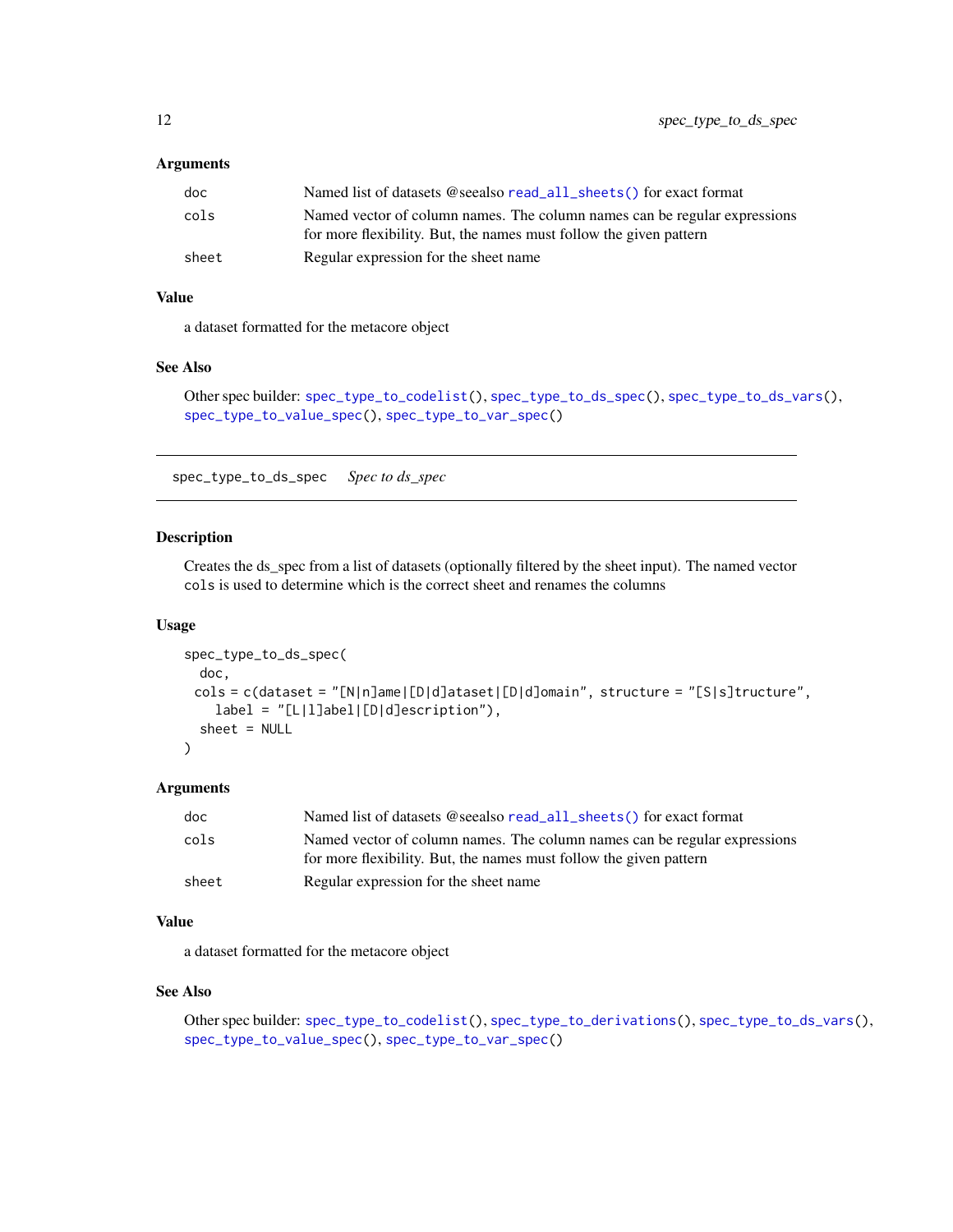<span id="page-12-1"></span><span id="page-12-0"></span>spec\_type\_to\_ds\_vars *Spec to ds\_vars*

# Description

Creates the ds\_vars from a list of datasets (optionally filtered by the sheet input). The named vector cols is used to determine which is the correct sheet and renames the columns

#### Usage

```
spec_type_to_ds_vars(
 doc,
  cols = c(dataset = "[D|d]ataset|[D|d]omain", variable ="[V|v]ariable [[N|n]ame]?|[V|v]ariables?", order =
    "[V|v]ariable [O|o]rder|[O|o]rder", keep = "[K|k]eep|[M|m]andatory"),
  key_seq_sep_sheet = TRUE,
 key_seq_cols = c(dataset = "Dataset", key_seq = "Key Variables"),
 sheet = "[V|v]ar|Datasets"
)
```
#### Arguments

| doc               | Named list of datasets @seealso read_all_sheets() for exact format                                                                              |
|-------------------|-------------------------------------------------------------------------------------------------------------------------------------------------|
| cols              | Named vector of column names. The column names can be regular expressions<br>for more flexibility. But, the names must follow the given pattern |
| key_seq_sep_sheet |                                                                                                                                                 |
|                   | A boolean to indicate if the key sequence is on a separate sheet. If set to false<br>add the key seq column name to the cols vector.            |
| key_seq_cols      | names vector to get the key_sequence for each dataset                                                                                           |
| sheet             | Regular expression for the sheet names                                                                                                          |

#### Value

a dataset formatted for the metacore object

#### See Also

Other spec builder: [spec\\_type\\_to\\_codelist\(](#page-9-1)), [spec\\_type\\_to\\_derivations\(](#page-10-1)), [spec\\_type\\_to\\_ds\\_spec\(](#page-11-1)), [spec\\_type\\_to\\_value\\_spec\(](#page-13-1)), [spec\\_type\\_to\\_var\\_spec\(](#page-14-1))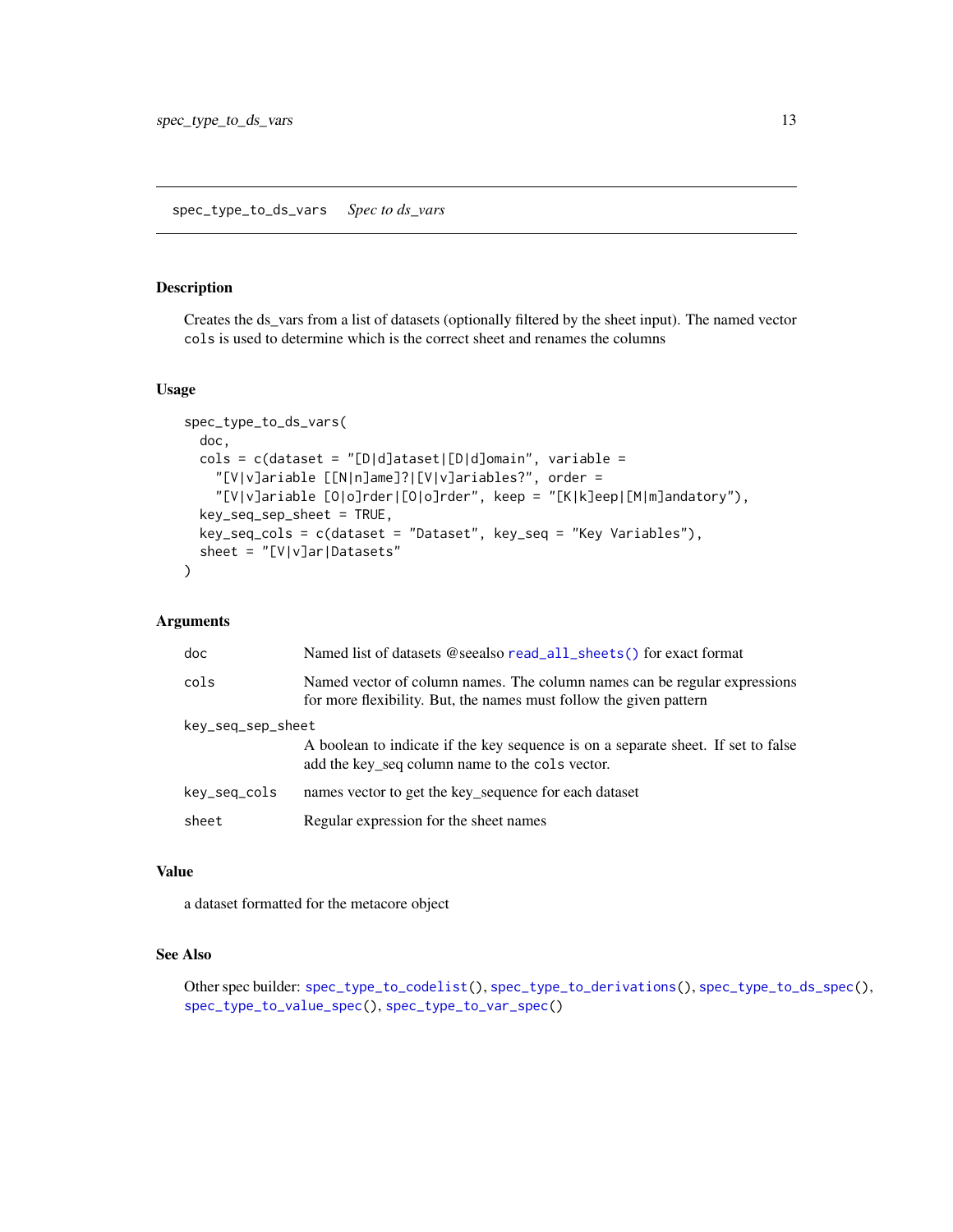<span id="page-13-1"></span><span id="page-13-0"></span>spec\_type\_to\_value\_spec

*Spec to value\_spec*

## Description

Creates the value\_spec from a list of datasets (optionally filtered by the sheet input). The named vector cols is used to determine which is the correct sheet and renames the columns

#### Usage

```
spec_type_to_value_spec(
 doc,
 cols = c(dataset = "[D|d]ataset|[D|d]omain", variable = "[N|n]ame|[V|v]ariables?",
  origin = "[O|o]rigin", type = "[T|t]ype", code_id = "[C|c]odelist|Controlled Term",
  sig\_dig = "[S|s]ignificant", where = "[W|w]here", derivation_id = "[M|m]ethod"),
  sheet = NULL,where_sep_sheet = TRUE,
 where_cols = c(id = "ID", where = c("Variable", "Comparator", "Value"),var_sheet = "[V|v]ar"
)
```
#### Arguments

| doc             | Named list of datasets @seealso read_all_sheets() for exact format                                                                                                                                                                                                                                    |
|-----------------|-------------------------------------------------------------------------------------------------------------------------------------------------------------------------------------------------------------------------------------------------------------------------------------------------------|
| cols            | Named vector of column names. The column names can be regular expressions<br>for more flexibility. But, the names must follow the given pattern                                                                                                                                                       |
| sheet           | Regular expression for the sheet name                                                                                                                                                                                                                                                                 |
| where_sep_sheet |                                                                                                                                                                                                                                                                                                       |
|                 | Boolean value to control if the where information in a separate dataset. If the<br>where information is on a separate sheet, set to true and provide the column<br>information with the where_cols inputs.                                                                                            |
| where_cols      | Named list with an id and where field. All columns in the where field will be<br>collapsed together                                                                                                                                                                                                   |
| var_sheet       | Name of sheet with the Variable information on it. Metacore expects each vari-<br>able will have a row in the value_spec. Because many specification only have<br>information in the value tab this is added. If the information already exists in<br>the value tab of your specification set to NULL |

# Value

a dataset formatted for the metacore object

### See Also

Other spec builder: [spec\\_type\\_to\\_codelist\(](#page-9-1)), [spec\\_type\\_to\\_derivations\(](#page-10-1)), [spec\\_type\\_to\\_ds\\_spec\(](#page-11-1)), [spec\\_type\\_to\\_ds\\_vars\(](#page-12-1)), [spec\\_type\\_to\\_var\\_spec\(](#page-14-1))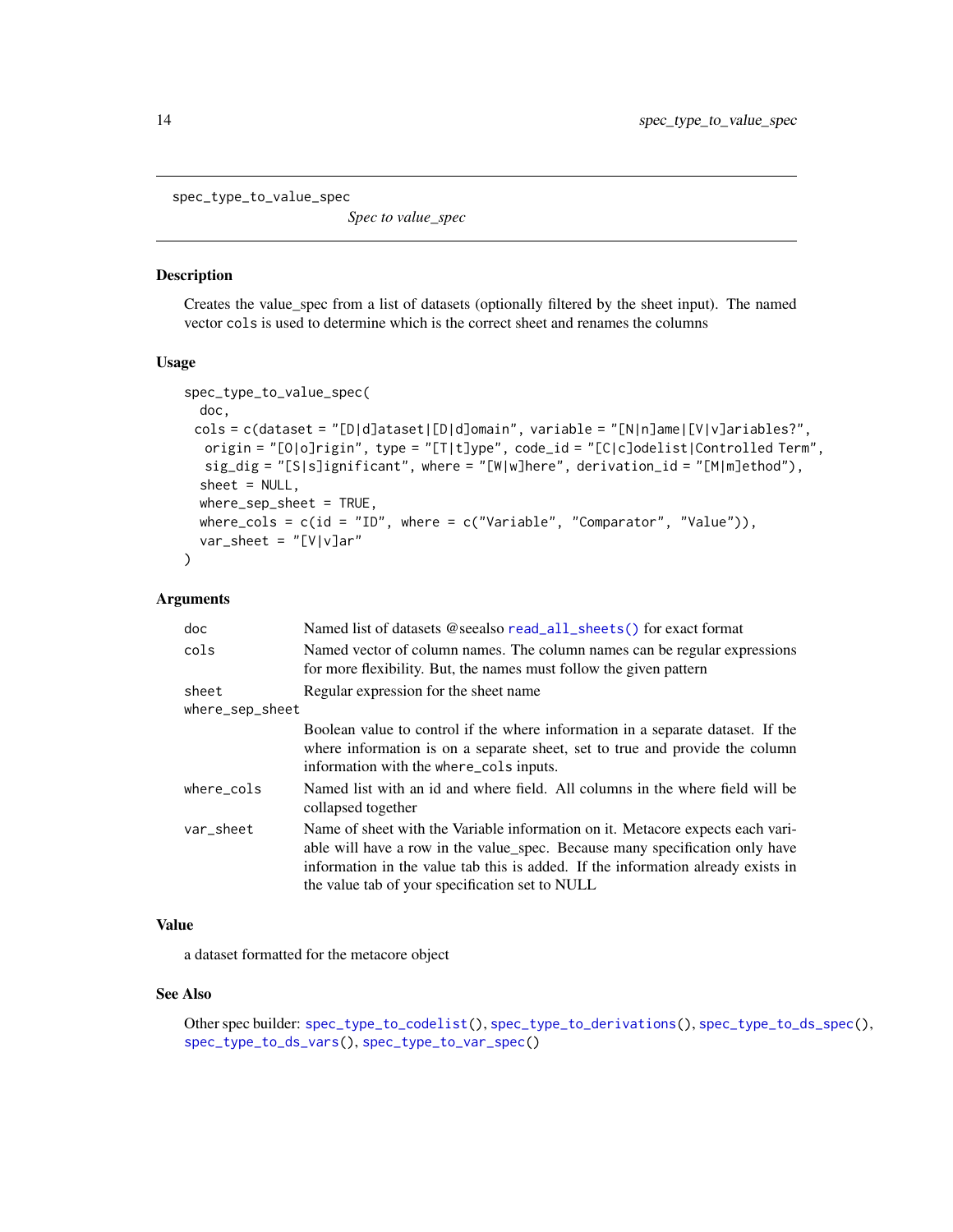<span id="page-14-1"></span><span id="page-14-0"></span>Creates the var\_spec from a list of datasets (optionally filtered by the sheet input). The named vector cols is used to determine which is the correct sheet and renames the columns. (Note: the keep column will be converted logical)

#### Usage

```
spec_type_to_var_spec(
  doc,
  cols = c(variable = "[N|n]ame|[V|v]ariables?", length = "[L|l]ength", label =
   "[L|l]abel", type = "[T|t]ype", dataset = "[D|d]ataset|[D|d]omain", format =
    "[F|f]ormat"),
  sheet = NULL\lambda
```
#### Arguments

| doc   | Named list of datasets @seealso read_all_sheets() for exact format                                                                              |
|-------|-------------------------------------------------------------------------------------------------------------------------------------------------|
| cols  | Named vector of column names. The column names can be regular expressions<br>for more flexibility. But, the names must follow the given pattern |
| sheet | Regular expression for the sheet name                                                                                                           |

#### Value

a dataset formatted for the metacore object

#### See Also

```
Other spec builder: spec_type_to_codelist(), spec_type_to_derivations(), spec_type_to_ds_spec(),
spec_type_to_ds_vars(), spec_type_to_value_spec()
```
<span id="page-14-2"></span>xml\_to\_codelist *xml to code list*

#### Description

Reads in a define xml and creates a code\_list table. The code\_list table is a nested tibble where each row is a code list or permitted value list. The code column contains a vector of a tibble depending on if it is a permitted values or code list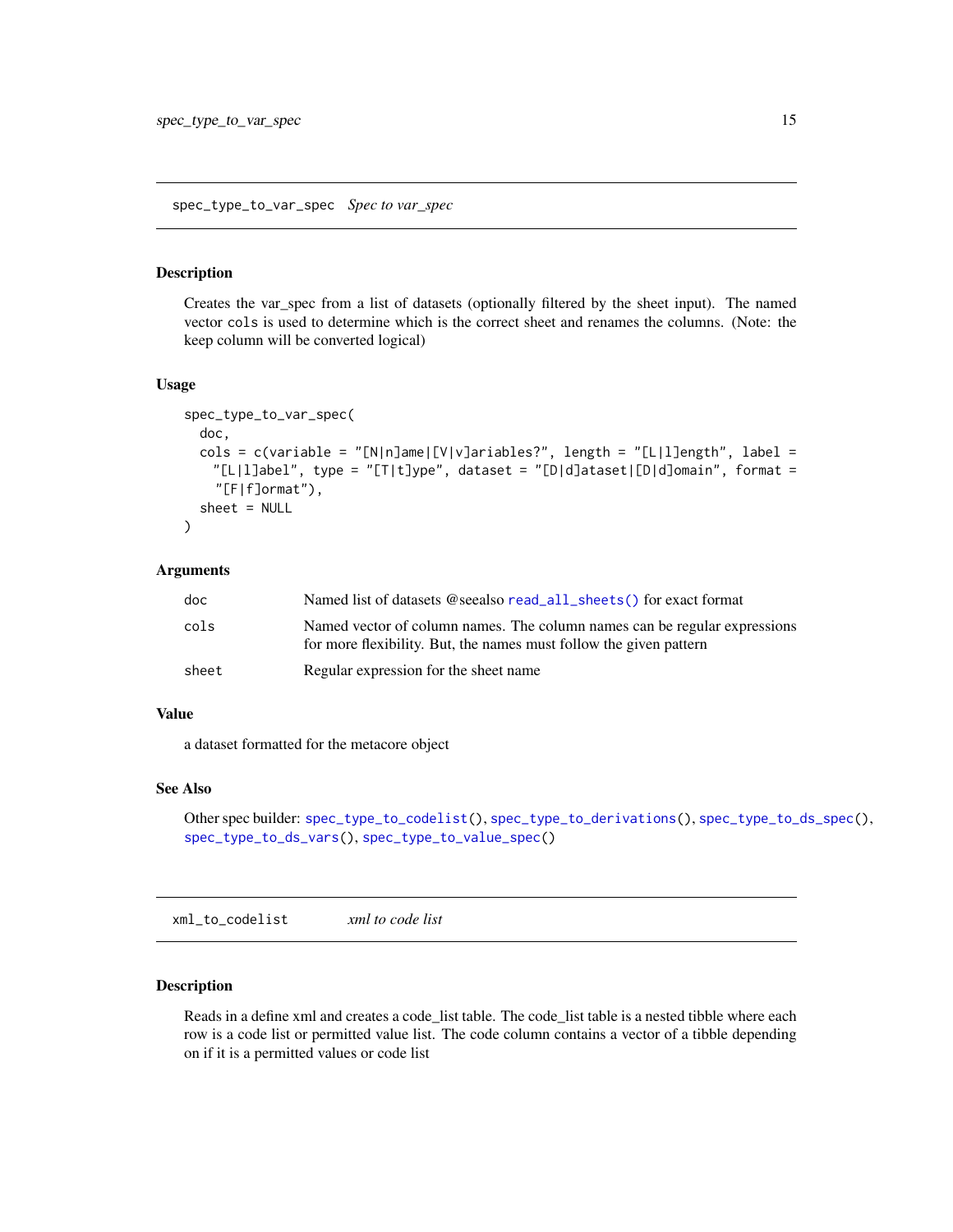#### <span id="page-15-0"></span>Usage

xml\_to\_codelist(doc)

### Arguments

doc xml document

# Value

a tibble containing the code list and permitted value information

# See Also

```
Other xml builder: xml_to_derivations(), xml_to_ds_spec(), xml_to_ds_vars(), xml_to_value_spec(),
xml_to_var_spec()
```
<span id="page-15-1"></span>xml\_to\_derivations *XML to derivation table*

#### Description

This reads in a xml document and gets all the derivations/comments. These can be cross referenced to variables using the derivation\_id's

#### Usage

```
xml_to_derivations(doc)
```
#### Arguments

doc ?

# Value

dataframe with derivation id's and derivations

# See Also

Other xml builder: [xml\\_to\\_codelist\(](#page-14-2)), [xml\\_to\\_ds\\_spec\(](#page-16-1)), [xml\\_to\\_ds\\_vars\(](#page-16-2)), [xml\\_to\\_value\\_spec\(](#page-17-1)), [xml\\_to\\_var\\_spec\(](#page-17-2))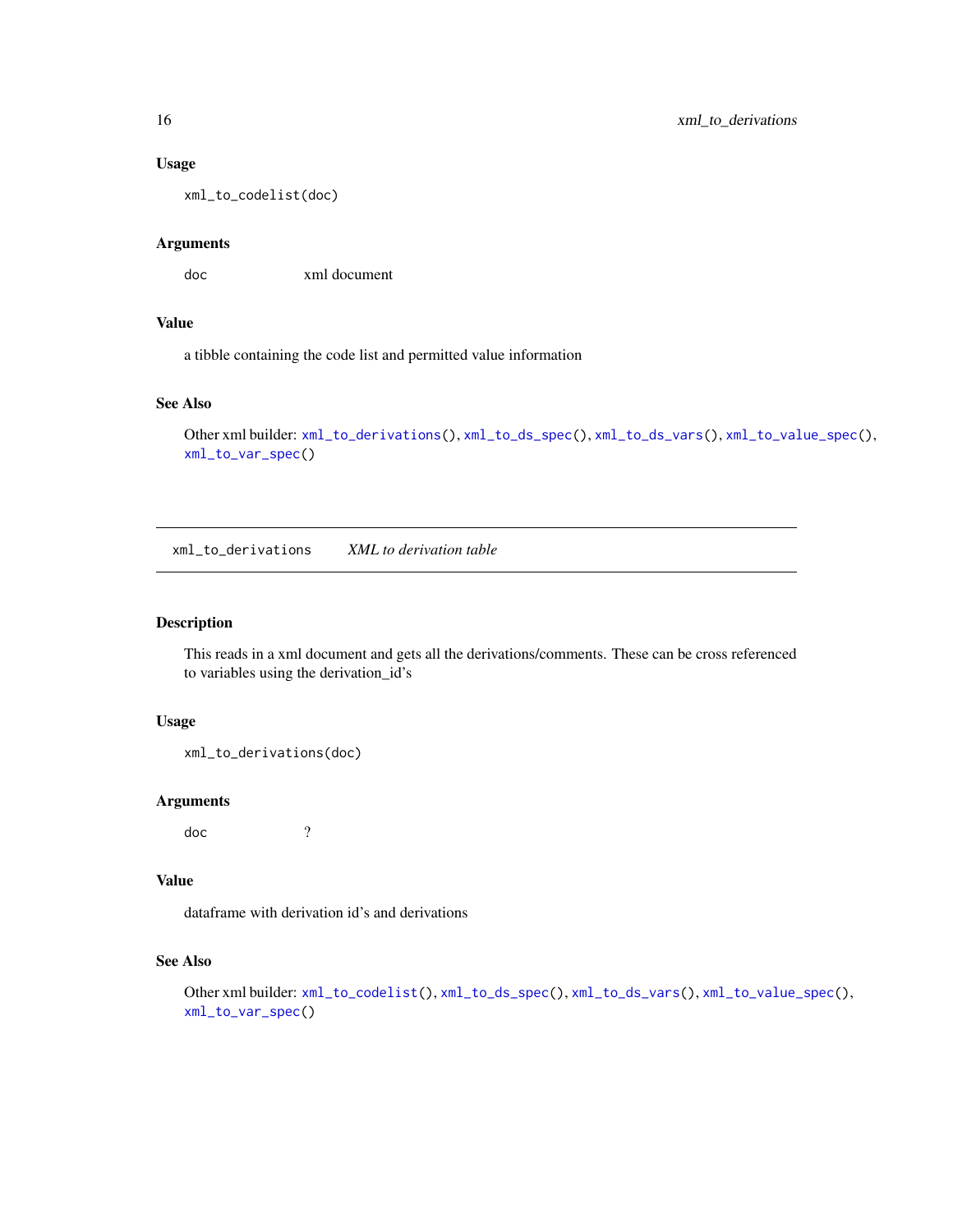<span id="page-16-1"></span><span id="page-16-0"></span>xml\_to\_ds\_spec *XML to Data Set Spec*

#### Description

Creates a dataset specification, which has the domain name and label for each dataset

#### Usage

xml\_to\_ds\_spec(doc)

#### Arguments

doc xml document

# Value

data frame with the data set specifications

# See Also

Other xml builder: [xml\\_to\\_codelist\(](#page-14-2)), [xml\\_to\\_derivations\(](#page-15-1)), [xml\\_to\\_ds\\_vars\(](#page-16-2)), [xml\\_to\\_value\\_spec\(](#page-17-1)), [xml\\_to\\_var\\_spec\(](#page-17-2))

<span id="page-16-2"></span>xml\_to\_ds\_vars *XML to Data Set Var table*

# Description

Creates the ds\_vars table, which acts as a key between the datasets and the var spec

#### Usage

xml\_to\_ds\_vars(doc)

#### Arguments

doc xml document

# Value

data frame with the dataset and variables

# See Also

Other xml builder: [xml\\_to\\_codelist\(](#page-14-2)), [xml\\_to\\_derivations\(](#page-15-1)), [xml\\_to\\_ds\\_spec\(](#page-16-1)), [xml\\_to\\_value\\_spec\(](#page-17-1)), [xml\\_to\\_var\\_spec\(](#page-17-2))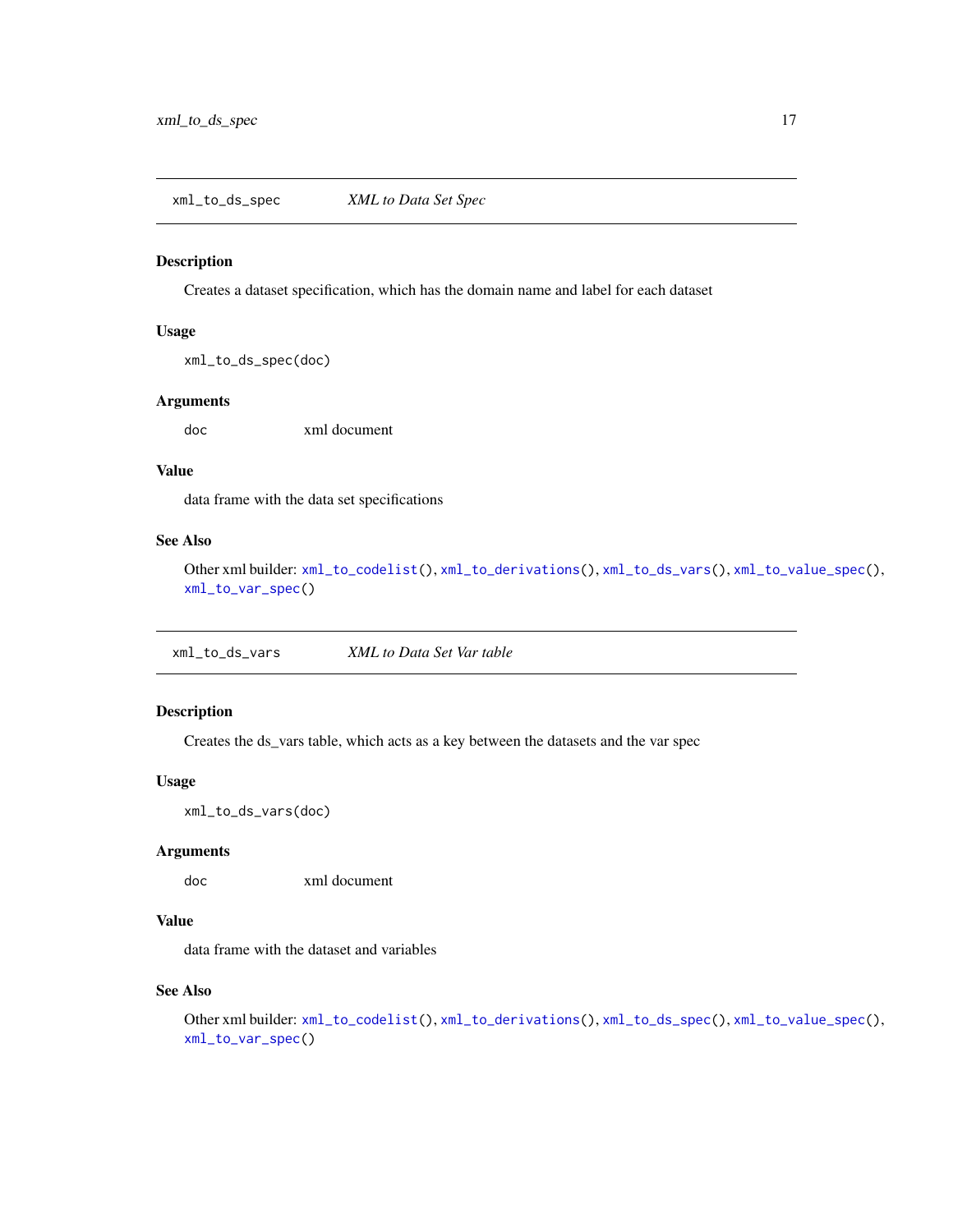<span id="page-17-1"></span><span id="page-17-0"></span>xml\_to\_value\_spec *xml to value spec*

#### Description

Takes a define xml and pulls out the value level metadata including codelist\_id's, defines\_id's, and where clause. There is one row per variable expect when there is a where clause, at which point there is one row per value.

#### Usage

xml\_to\_value\_spec(doc)

#### Arguments

doc ?

# Value

tibble with the value level information

#### See Also

Other xml builder: [xml\\_to\\_codelist\(](#page-14-2)), [xml\\_to\\_derivations\(](#page-15-1)), [xml\\_to\\_ds\\_spec\(](#page-16-1)), [xml\\_to\\_ds\\_vars\(](#page-16-2)), [xml\\_to\\_var\\_spec\(](#page-17-2))

<span id="page-17-2"></span>xml\_to\_var\_spec *XML to variable spec*

#### Description

Takes a define xml and returns a dataset with specifications for each variable. The variable will just be the variable, unless the specification for that variable differ between datasets

#### Usage

xml\_to\_var\_spec(doc)

#### Arguments

doc define xml document

# Value

data frame with variable, length, label columns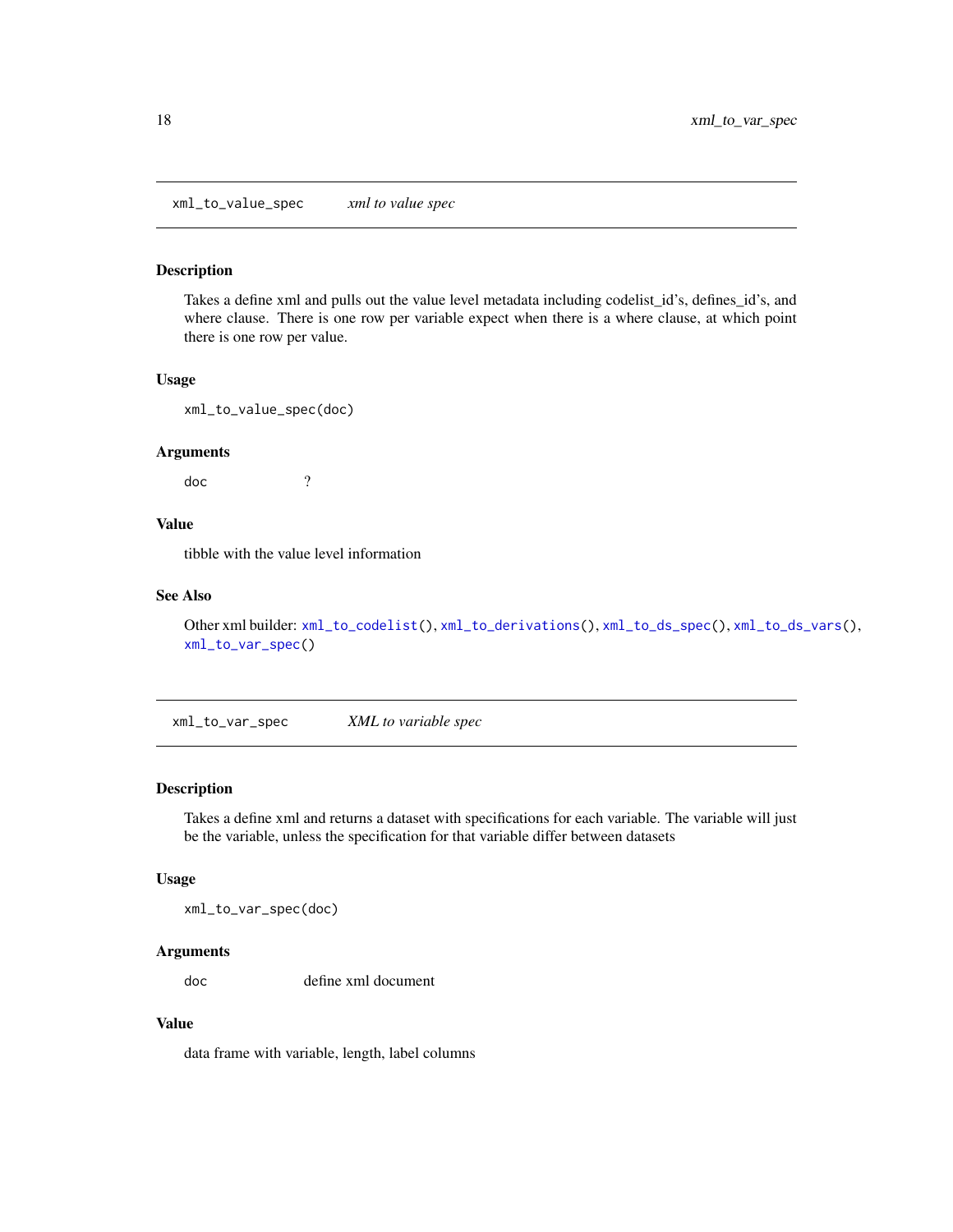<span id="page-18-0"></span>xml\_to\_var\_spec 19

# See Also

Other xml builder: [xml\\_to\\_codelist\(](#page-14-2)), [xml\\_to\\_derivations\(](#page-15-1)), [xml\\_to\\_ds\\_spec\(](#page-16-1)), [xml\\_to\\_ds\\_vars\(](#page-16-2)), [xml\\_to\\_value\\_spec\(](#page-17-1))